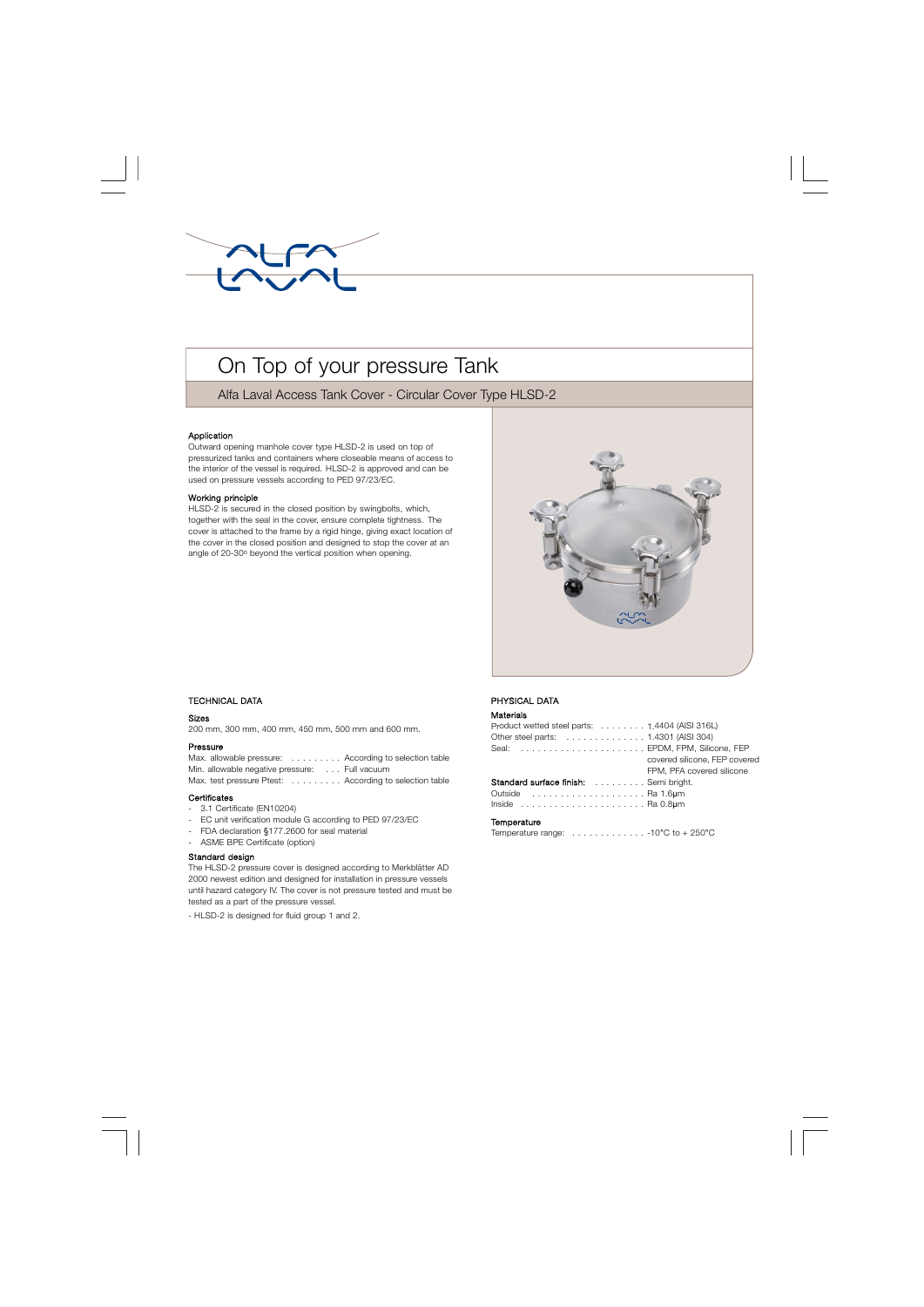## Options

- A. Spring to assist opening.
- B. Arrangement for securing cover in open and closed position.
- C. Bracket for indication unit.
- D. Handle in stainless steel.
- E. Guide for cover for vertical installation. Please define positioning of the hinge (right or left hand side).
- F. Sight glass DIN 28120.
- G. Sight glass DIN11851.

# Selection table

- H. Safety grid.
- I. Special surface finish.
- J. Frame height  $G = 300$  mm.
- K. Seal of Q (silicone), FPM, FEP covered silicone, PFA covered silicone, FEP covered FPM.
- L. Conical frame, different frame thickness and frame height available on request.

|      |     |                | Max.<br>allowable pressure PS (bar) at design |      |                |      |      |                |                 |              |      |   |     |
|------|-----|----------------|-----------------------------------------------|------|----------------|------|------|----------------|-----------------|--------------|------|---|-----|
| Size | A   | Number of      | temperature Td<br>(°C)                        |      |                |      |      | Max.<br>test   | Cover thickness |              |      |   |     |
| mm   | mm  | bolts          | 50                                            | 100  | 150            | 200  | 250  | pressure Ptest | $(SL)^*$        | Cover radius |      |   |     |
|      |     |                | °C                                            | °C   | °C             | °C   | °C   |                |                 |              |      |   |     |
|      |     |                | bar                                           | bar  | bar            | bar  | bar  | bar            | mm              | mm           |      |   |     |
| 200  | 208 | $\overline{4}$ | 14.7                                          | 13.0 | 11.8           | 10.8 | 10.0 | 21.1           | 8               | 500          |      |   |     |
| 300  | 308 |                |                                               |      | $\overline{4}$ | 7.6  | 6.7  | 6.4            | 6.1             | 6.0          | 13.5 | 5 | 500 |
|      |     |                | 6                                             | 9.4  | 8.4            | 7.5  | 6.9  | 6.4            | 13.5            | 6            | 500  |   |     |
| 400  | 408 |                | $\overline{4}$                                | 4.4  | 3.8            | 3.7  | 3.5  | 3.4            | 10.1            | 4            | 500  |   |     |
|      |     | 6              | 6.6                                           | 5.8  | 5.5            | 5.3  | 5.2  | 14.3           | 5               | 500          |      |   |     |
|      |     |                | 8                                             | 8.7  | 7.7            | 7.4  | 7.1  | 6.8            | 14.3            | 6            | 500  |   |     |
| 450  | 458 | 6              | 5.2                                           | 4.6  | 4.4            | 4.2  | 4.1  | 12.0           | $\overline{4}$  | 500          |      |   |     |
|      |     | 8              | 7.0                                           | 6.1  | 5.9            | 5.7  | 5.5  | 12.5           | 5               | 500          |      |   |     |
|      |     | 10             | 8.7                                           | 7.7  | 7.1            | 7.0  | 6.8  | 14.5           | 6               | 500          |      |   |     |
| 500  | 508 | 6              | 4.2                                           | 3.7  | 3.6            | 3.4  | 3.3  | 9.8            | $\overline{4}$  | 500          |      |   |     |
|      |     | 8              | 5.7                                           | 5.0  | 4.8            | 4.6  | 4.5  | 10.7           | 4               | 500          |      |   |     |
|      |     | 10             | 7.5                                           | 6.9  | 6.6            | 6.3  | 6.2  | 12.0           | 5               | 500          |      |   |     |
| 600  | 608 | 6              | 3.0                                           | 2.6  | 2.5            | 2.4  | 2.3  | 6.9            | $\overline{4}$  | 500          |      |   |     |
|      |     | 8              | 4.0                                           | 3.5  | 3.3            | 3.2  | 3.1  | 7.7            | 4               | 500          |      |   |     |
|      |     | 10             | 5.0                                           | 4.4  | 4.2            | 4.0  | 3.9  | 7.7            | $\overline{4}$  | 500          |      |   |     |
|      |     | 12             | 6.0                                           | 5.3  | 5.0            | 4.9  | 4.7  | 8.8            | 5               | 500          |      |   |     |
|      |     | 14             | 7.0                                           | 6.1  | 5.9            | 5.7  | 5.4  | 10.0           | 5               | 500          |      |   |     |



# Dimensions (mm)

| Size                   | 200 | 300 | 400 | 450 | 500 | 600 |  |  |
|------------------------|-----|-----|-----|-----|-----|-----|--|--|
|                        | mm  | mm  | mm  | mm  | mm  | mm  |  |  |
| Α                      | 208 | 308 | 408 | 458 | 508 | 608 |  |  |
| C <sub>1</sub>         | 154 | 204 | 254 | 279 | 309 | 359 |  |  |
| C                      | 320 | 420 | 520 | 570 | 625 | 725 |  |  |
| F                      | 237 | 237 | 247 | 247 | 247 | 247 |  |  |
| F                      | 125 | 125 | 125 | 125 | 125 | 125 |  |  |
| G                      | 150 | 150 | 150 | 150 | 150 | 150 |  |  |
| Н                      | 185 | 198 | 226 | 240 | 251 | 285 |  |  |
| R                      | 500 | 500 | 500 | 500 | 500 | 500 |  |  |
| SL see selection table |     |     |     |     |     |     |  |  |
| +*                     |     |     |     |     | 4   | 4   |  |  |

\* Dimension only for guidance, measured before grinding and polishing